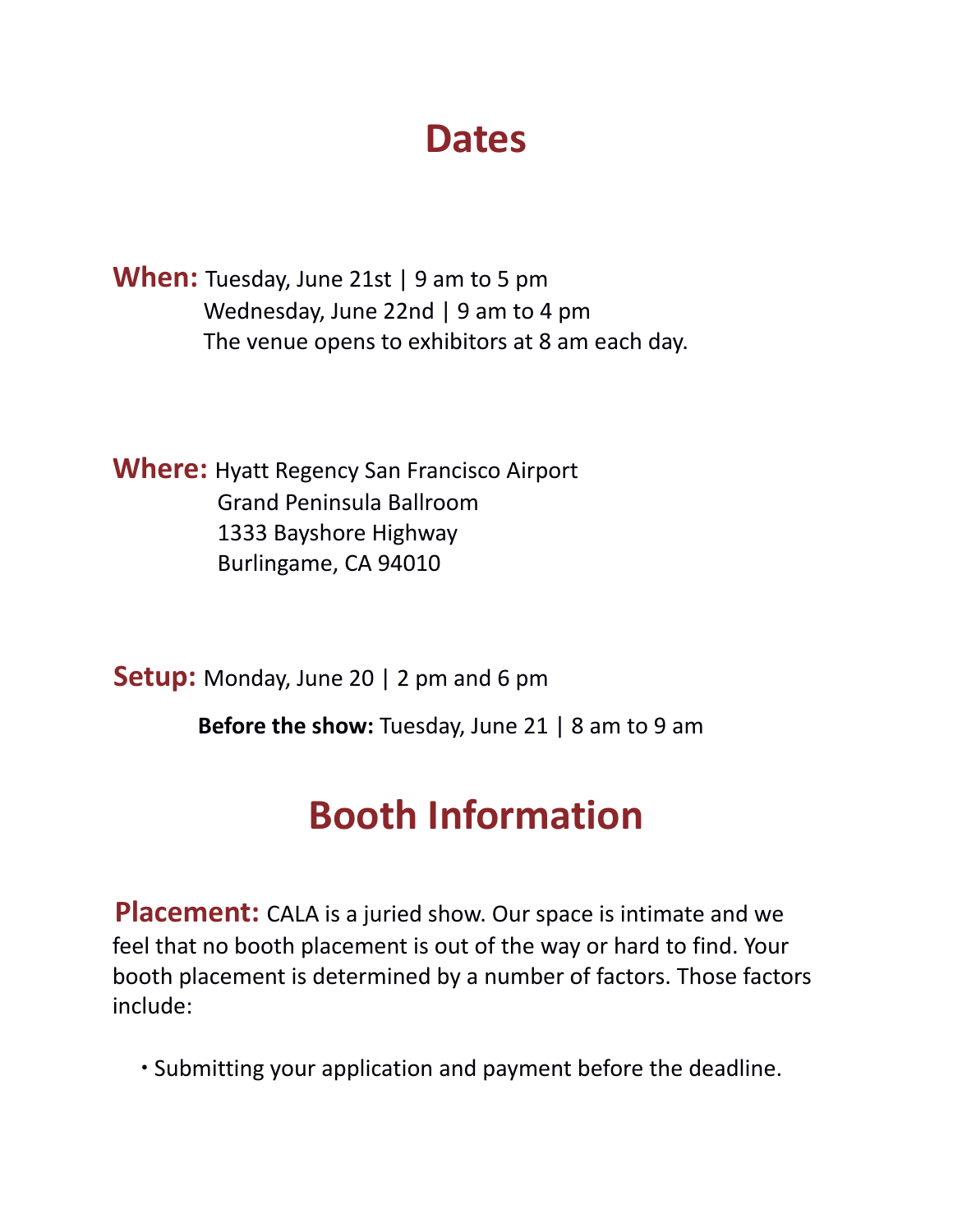∙ Previous loyalty to CALA and continued dedication to the success of our show.

∙ The product and price point of the lines you'll be exhibiting.

**Booth Numbers:** Your booth number will be posted on our website http://calashows.com/#directory **on June 14th. Please do not ask for your booth number prior to that.**

Floor plans will not be released before the start of the show.

**Signage:** CALA will provide all booths with signage. Signage will include your business name, booth number, and the brand names that you're showing.

**Decor:** We will provide all of the rental equipment you ordered on your application.

In the effort to keep the aesthetic of the show please do not bring any of your own racks, tables, display grids, or mannequins as these will not be allowed in the show.

All your garments and accessories must be displayed on the racks and/or tables provided by CALA.

You may use 1 banner, decoration, or poster that does not exceed the size of 2' x 2' in your booth.

Please do not screw, nail or glue anything to our fixtures, the venue floor, or walls.

**Racks:** 48" W x 65" H collapsible round tubing chrome garment racks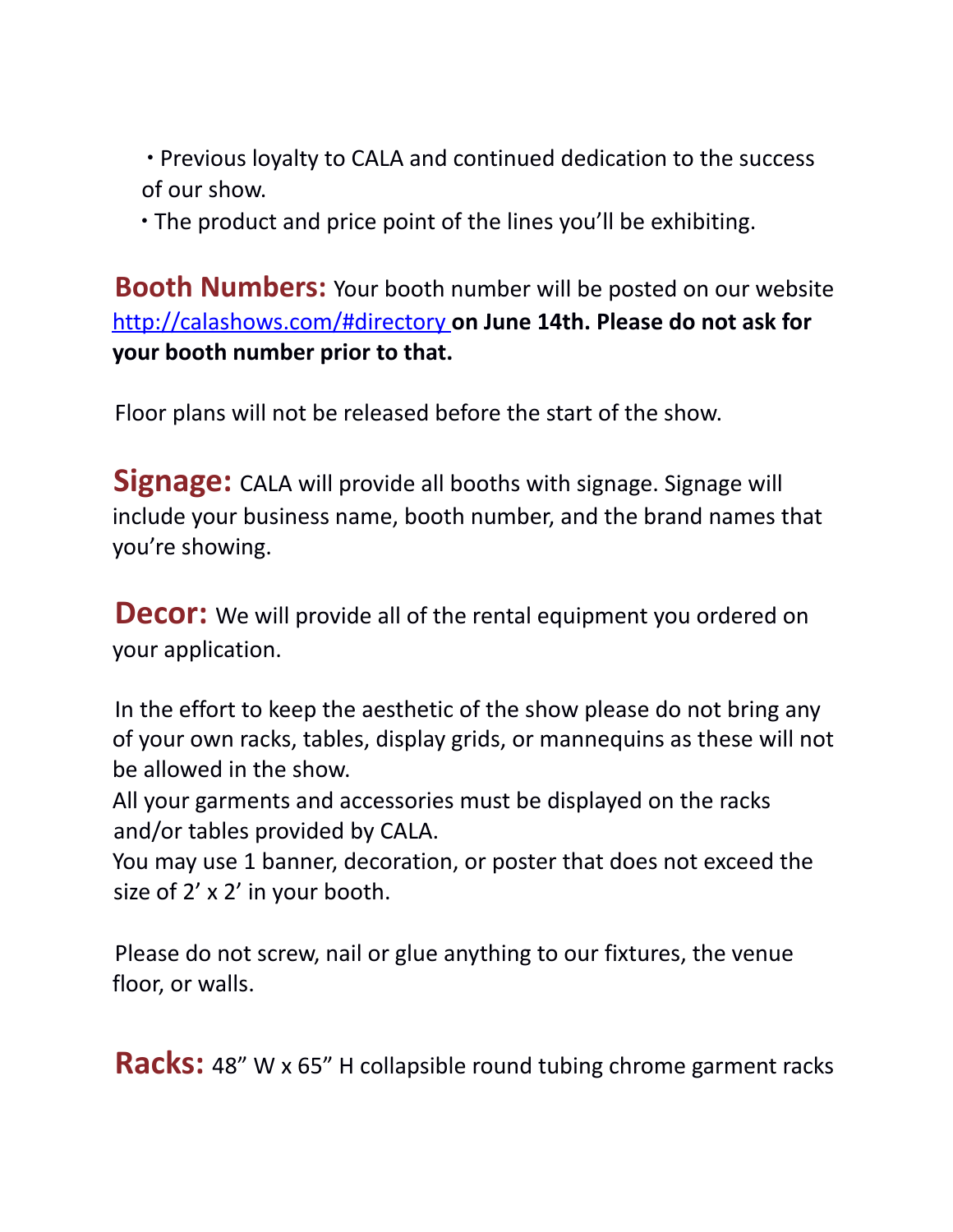on wheels. Please do not use the pullouts on each side.

**Tables:** Each table is 48" W x 30" D x 29" H constructed of high-density polyethylene. Each table is supplied with 3 chairs. A fitted white linen tablecloth will be provided.



**Mannequins:** Mannequin rental is \$50 each with a maximum of 2 per booth. They are professional garment maker dress forms adjustable from 63" to 75"



**Extra Hang Bars:** \$10 rental each. Adds a second adjustable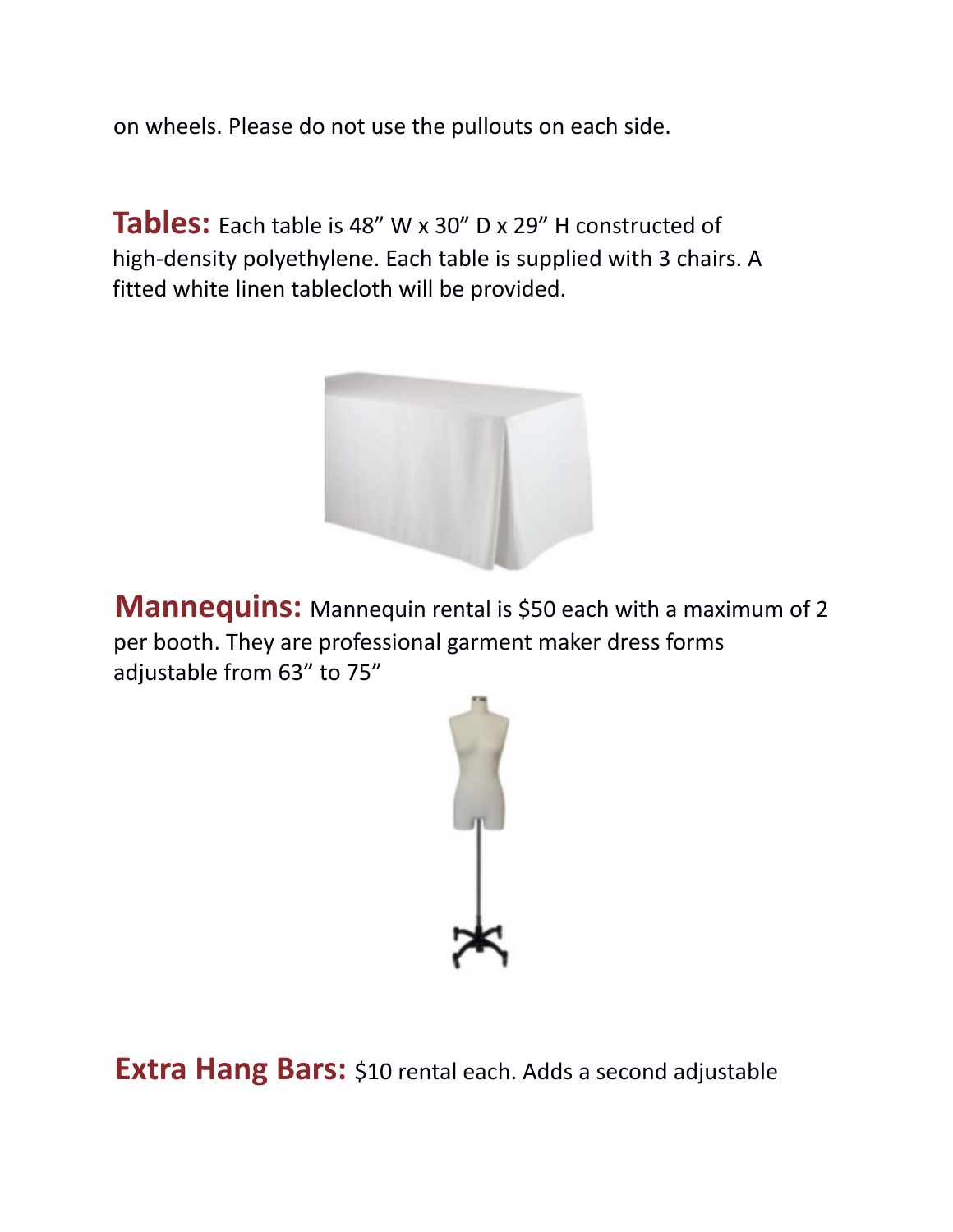horizontal chrome bar to a rolling rack. Used instead of display grids. A rack is not provided with the hang bar.



### **Booth Prices:**

8' x 10' - \$1000 – (Includes 4 rolling racks, 1 table, 3 chairs)

8' x 14' - \$1100 – (Includes 6 rolling racks, 1 table, 3 chairs)

8' x 22' - \$1,300 – (Includes 8 rolling racks, 1 table, 3 chairs)

8' x 30' - \$1,600 – (Includes 10 rolling racks, 2 table, 4 chairs)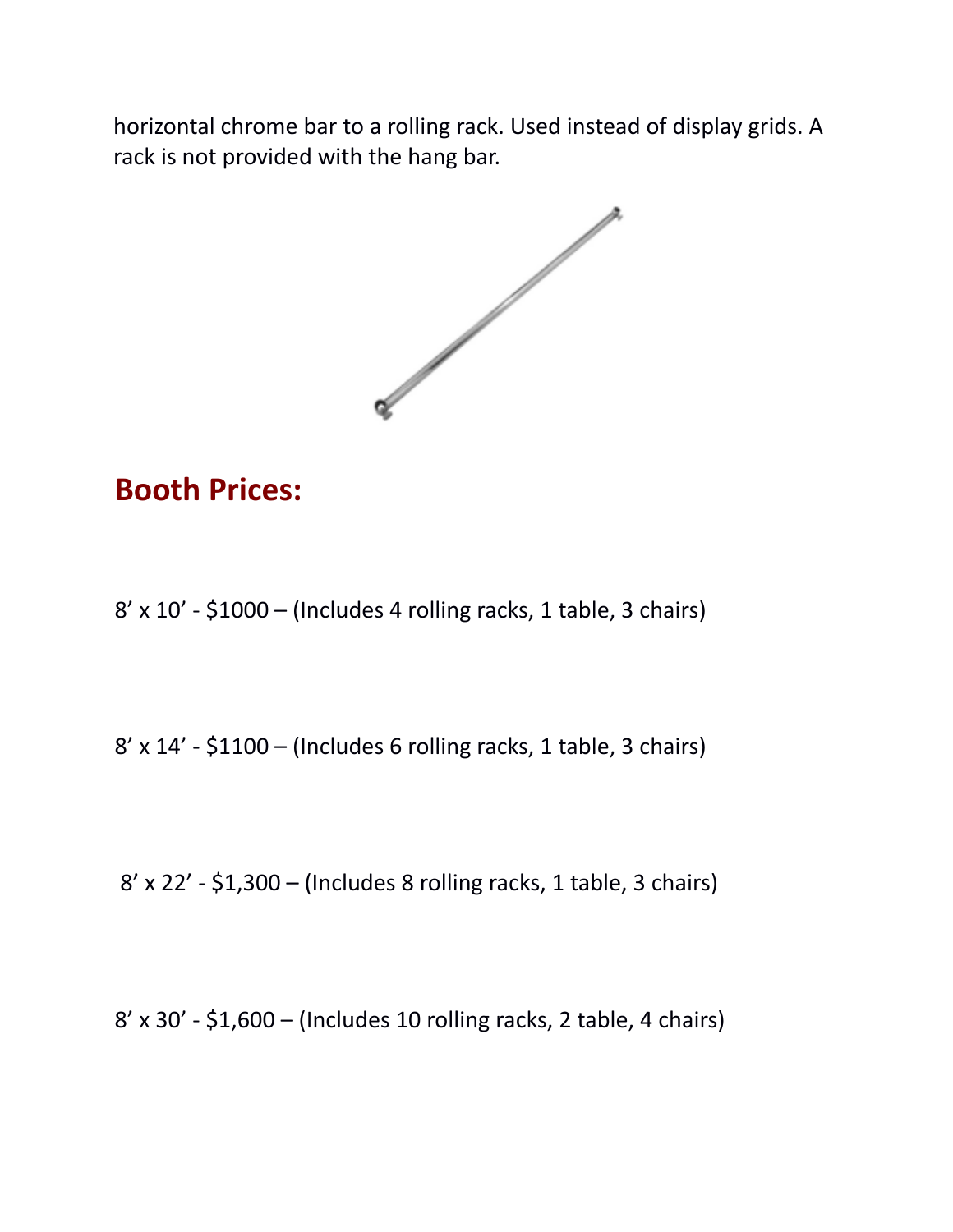

**Tables may be substituted for racks at no extra charge.**

**\*\*\*\*No booth splitting is allowed\*\*\*\***

### **Health & Safety at CALA:**

Our top priority is the health, safety, and security of all participants. We are working diligently with the venue to ensure that cleanliness, disinfection, and social distancing protocols consistent with CDC and local government recommendations are in place.

#### **Current safety initiatives we are implementing include:**

<sup>∙</sup> Following all gathering guidelines recommended by the CDC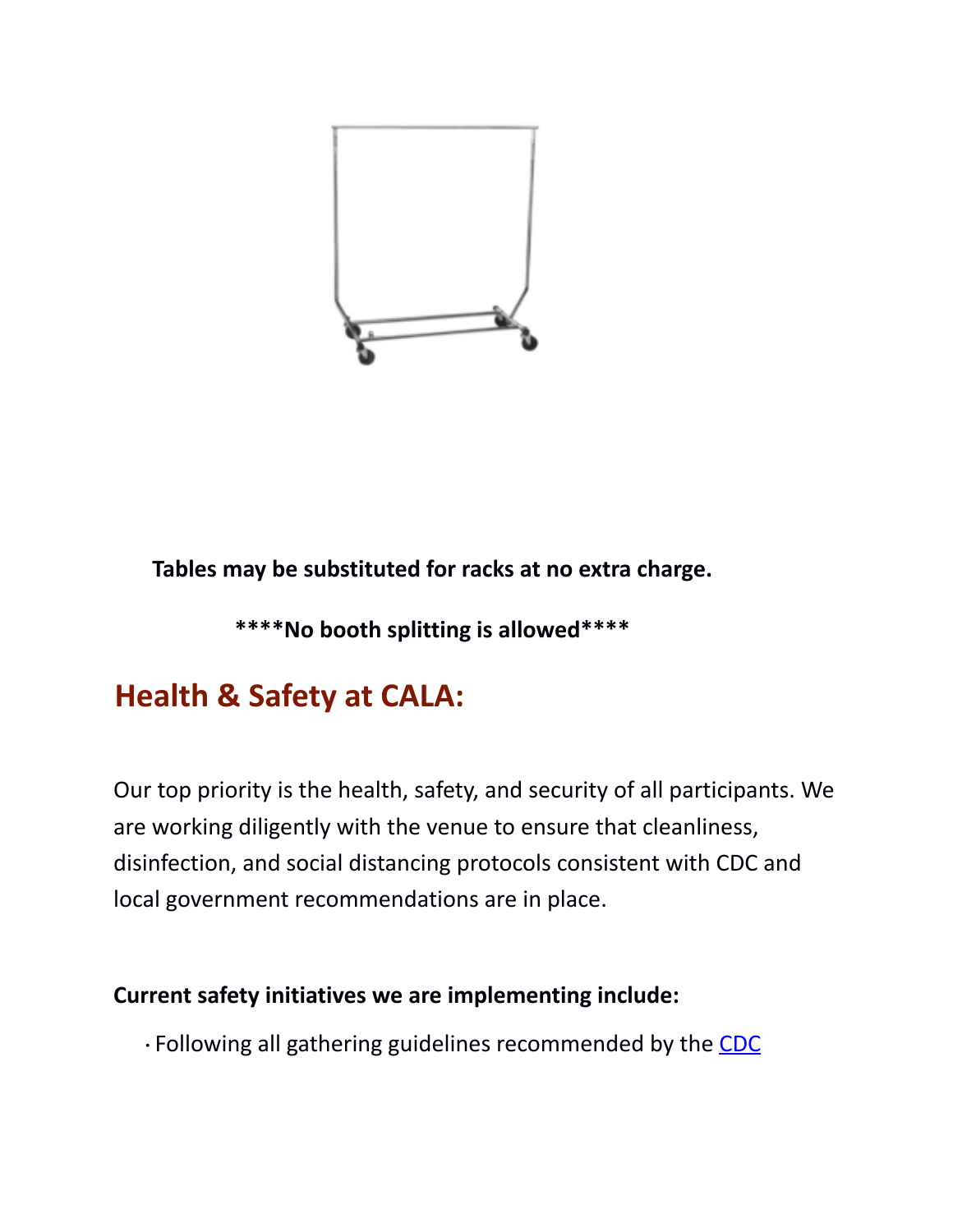∙ Hand sanitizer stations will be available throughout the venue.

∙ There will be frequent cleaning and sanitizing of public areas, with attention paid to high-touch points and traffic areas.

#### **We ask all of our exhibitors, buyers, and staff to follow the advice issued:**

- ∙ Wash your hands frequently
- ∙ Practice social distancing at all times while in the venue
- ∙ Avoid traveling to the event if you have any Covid-19 symptoms

Rest assured that we will have health and safety measures in place, so that every exhibitor can have peace of mind and enjoy their trade show experience.

We will continue to refine these plans as additional guidelines are received from the public health authorities.

# **Shipping**

Apparel Market Transport Inc. ships 95% of the merchandise to CALA and is the preferred shipper of all the CALA shows. To arrange to ship please contact Gerry Murtagh at (213) 305-6887 or by email gerry@calashows.com

Apparel Market Transport only ship to/from Downtown Los Angeles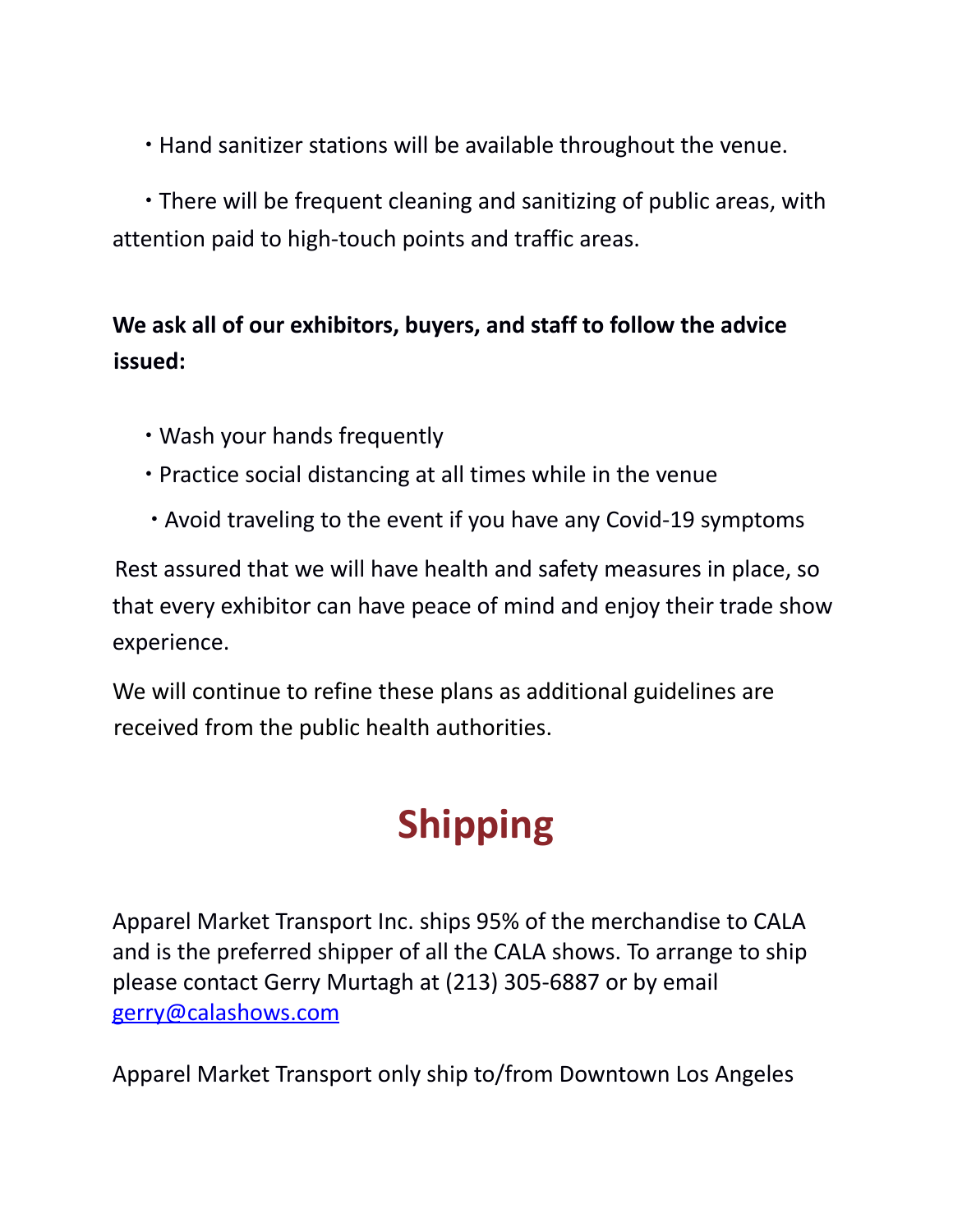and Dallas to the CALA San Francisco show. Shipping for the San Francisco show is 0.79c/lb each way with a \$300 minimum total charge.

∙ Pick up in Downtown LA is Friday, June 17<sup>th</sup> from 9am to noon.

If you are shipping with a different carrier such as FedEx or UPS please make sure your packages arrives no more than 5 business days before the show**.** No packages will be accepted at the venue prior to that date. Please contact the hotel at (650) 347-1234 to arrange shipping instructions.

You will be charged a \$300 drayage fee by Apparel Market Transport Inc for your product to enter and exit the venue. No drayage fee will be charged for those who ship with Apparel Market Transport.

If you are transporting your products by yourself please only bring them to the venue on Monday April 20th between 2 pm and 6 pm.

## **Hotel Information**

Hyatt Regency San Francisco Airport Grand Peninsula Ballroom 1333 Bayshore Highway Burlingame, CA 94010 (650) 347 1234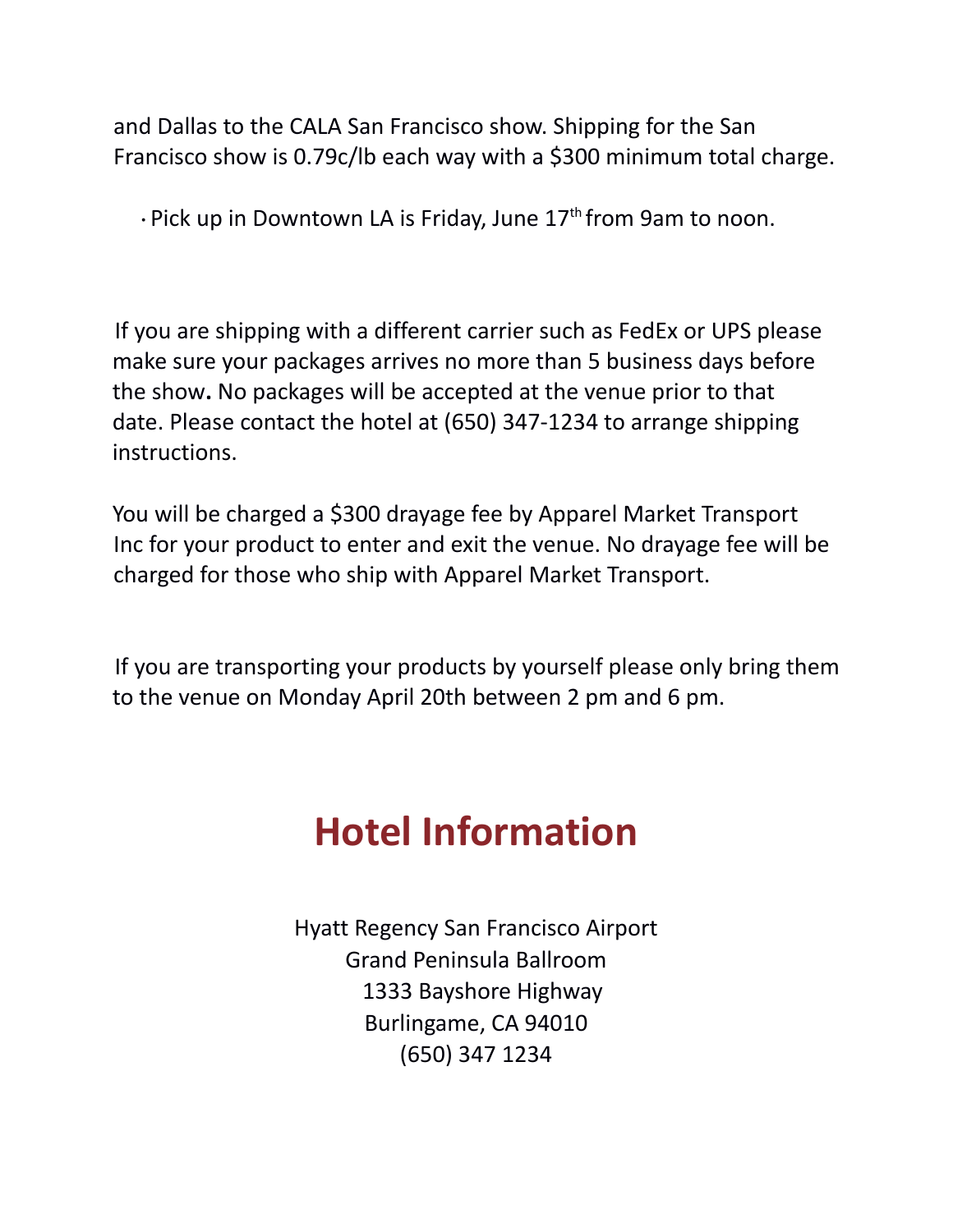CALA is offering discounted hotel rooms at the venue where the show is taking place. If you're exhibiting you must reserve a room for a minimum of 2 nights.

Each room is \$129/night + tax. This special rate is only available until **two weeks before the show or until the room block is full, whichever comes first.**

To book your room please click on this link: CALA SHOWS INC. [\(hyatt.com\)](https://www.hyatt.com/en-US/group-booking/SFOBU/G-CLS1)

## **General Information**

**Electrical:** Electrical outlet in your booth is \$50. Power will be only available during the show

**Steamers:** Steamer rental will be provided on the setup day on a first-come, first-served basis. **Please return the steamer when you are finished with it.**

**Food:** Complimentary packaged breakfast, lunch, and coffee will be available on both days of the show.

**Security:** 24-hour on-site security is provided for the set-up and duration of the show. The show is not responsible for misplaced or lost